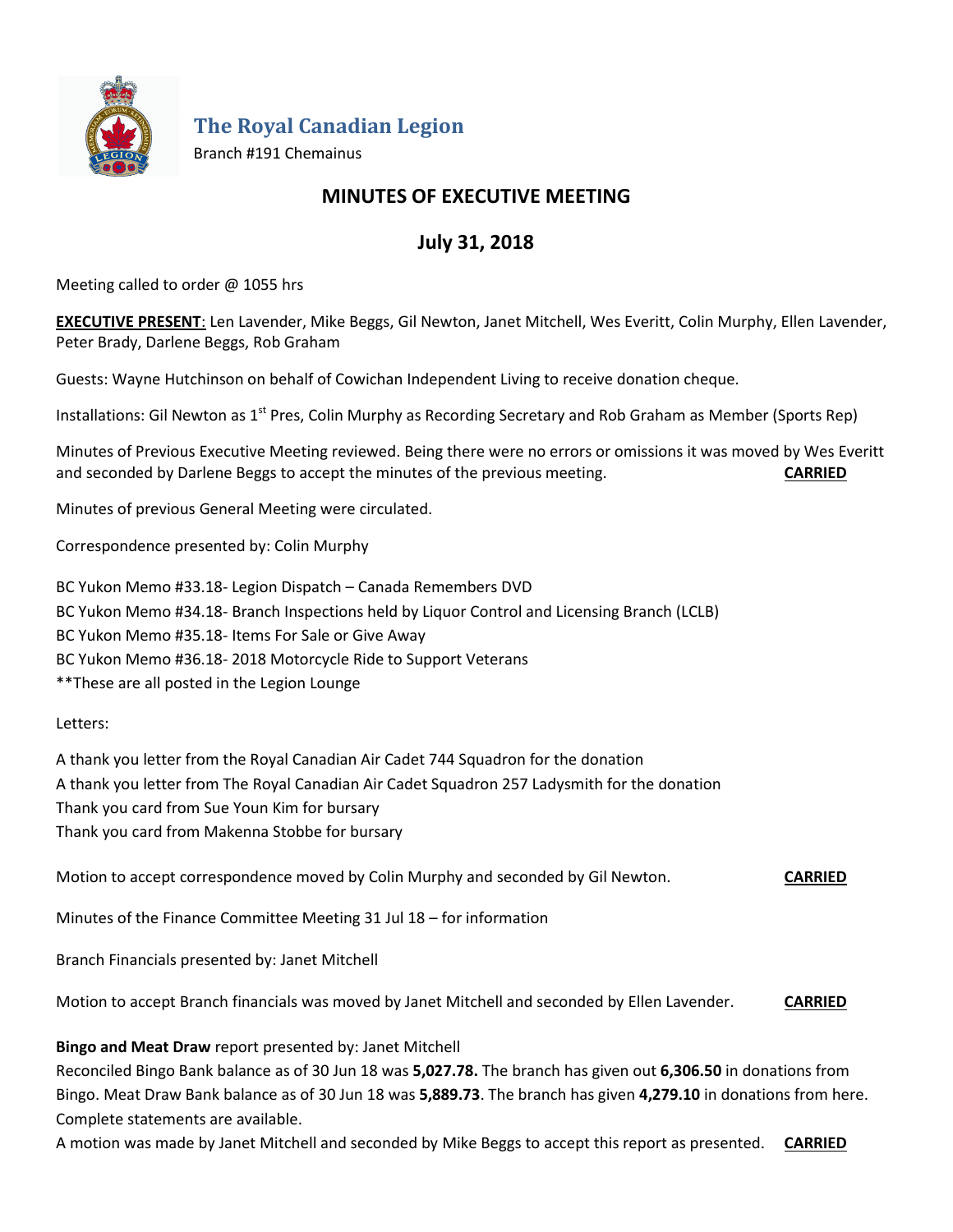**Donations** presented by Janet Mitchell:

Cowichan Therapeutic Riding Association – 1500.00 from Bingo

Municipality North Cowichan Breakfast Program – 1500.00 from Meat Draw

Janet made a motion to approve these donations which was seconded by Darlene Beggs. **CARRIED**

## **COMMITTEE REPORTS**

### **Membership** presented by Darlene Beggs

The following applicants are presented for membership to the Branch:

- Janie Dyson Associate Member
- Jeff Dyson Associate Member
- Greg Myers Affiliate Voting
- Muriel Stoddard Associate Member
- Carol Coles –Affiliate Voting

A motion was made by Darlene to accept these applications for approval at next General Meeting, seconded by Wes Everitt. **CARRIED**

## **PRO** presented by: Colin Murphy

The intention is to produce a Newsletter for the Branch as it has been well overdue, hopefully in next few months. Will require some input from Branch members.

**Sick & Visiting** presented by Diane Murphy: Colin passed on Diane's report as follows:

Donna Misurelli – was in hospital and improving slowly – home now on weekends Glen Croghan – home now doing better and has been in to visit the Branch Greg Chisholm – had his surgery and now is back home Ron MacLean – Flowers and card sent to Joanne from the Branch

**Youth & Sports** presented by Rob Graham: Rob reported darts will be starting up in Sep and there may be a requirement for another volunteer bartender when Ron goes in for surgery. We will be sending in a nil response to the solicitation of Crib day at our Branch.

**Service Officer** presented by: Mike Beggs. Two electric scooters are still available for use.

**Poppy** presented by Janet Mitchell: There may be some changes to the Poster and Literary contest rules forthcoming. A new wreath has be placed at the Veteran's cemetery.

**Bar** presented by Peter Brady: Peter has been looking around town at various prices of beer and liquor and is suggesting we discontinue the bottle special as we are losing too much and perhaps modify draft prices periodically. Prices will be looked at over the next few months, but the consensus was to discontinue the bottle specials immediately.

**House** presented by Gil Newton: Sink and drain have been fixed downstairs. Cooler was cutting out on the weekend and the changing out of a valve on the compressor appears to have rectified the issue for now and will be monitored more closely over the next short period. Peter reported that he had completed the washroom in the lounge and will be reimbursing the Branch approx. 400.00. Total cost was 3388.00.